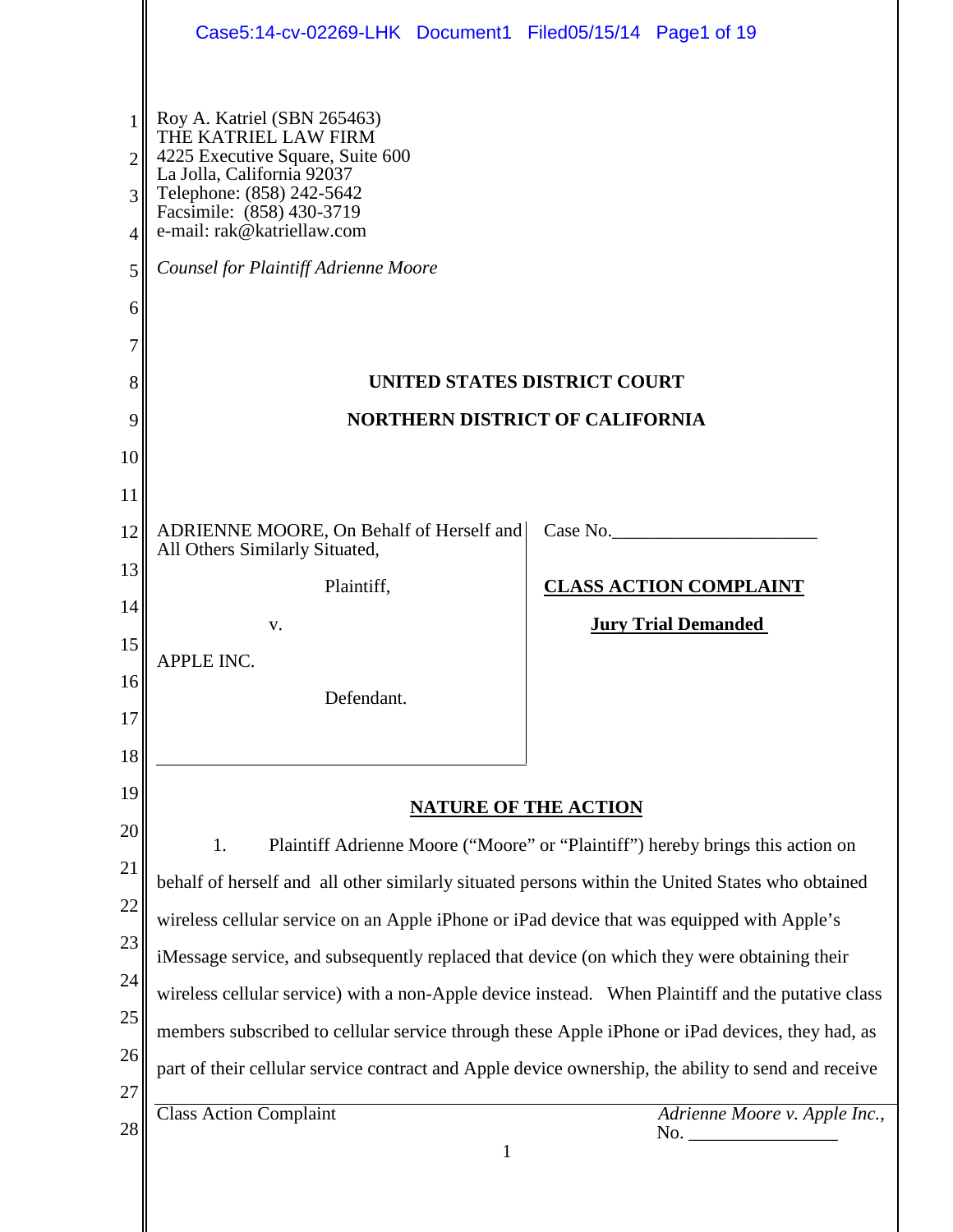#### Case5:14-cv-02269-LHK Document1 Filed05/15/14 Page2 of 19

<sup>1</sup> text messages. To accomplish this task, these Apple device users employed an Apple service and <sup>2</sup> application that were part of Apple's software operating system, and that are known respectively <sup>3</sup> as iMessage and Messages. Unbeknownst to Plaintiff and the putative class members, however, <sup>4</sup> once they switched from an Apple iPhone or iPad to a non-Apple device for their wireless service 5 needs, Apple's iMessages and Message service and application still retained text messages that <sup>6</sup> were directed at these persons from other Apple users, and failed to deliver these text messages to  $\vert$  $\frac{7}{10}$  the putative class members as long as these putative class members continued using a non-Apple <sup>8</sup> device. In this manner, Apple tortiously interfered with the contract for cellular service between <sup>9</sup> these putative class members and their cellular telephone carrier in that Apple's actions prevented <sup>10</sup> the subscribers from receiving all of their text messages, as they were entitled to obtain through <sup>11</sup> their cellular wireless service contracts. Further, Apple failed to properly disclose to Plaintiff and <sup>12</sup> the putative class members, at the time that they owned their Apple iPhone or iPad devices (or <sup>13</sup> anytime thereafter) that, should they switch away from an Apple device to a non-Apple device, 14 15 receiving all their text messages on the non-Apple device that these class members used to replace 16 their Apple iPhone or iPad devices. Through this material omission, Apple violated the California <sup>17</sup> Legal Remedies Act. The foregoing conduct also amounts to a violation of California's Unfair 18 Competition Law. 19 20 <sup>21</sup> Assignment of this action to the Court's San Jose Division is appropriate because "a substantial 22 part of the events or omissions which give rise to the claim occurred" (Civil L.R. 3-2(c)) in 23 Apple's Cupertino headquarters in Santa Clara County. Apple's iMessage and Messages service and application would act to prevent these persons from **INTRADISTRICT ASSIGNMENT** 2. Pursuant to Local Civil Rules 3-2(e) and 3-5(c), Plaintiff maintains that Intradistrict

24

## **JURISDICTION AND VENUE**

25 26 Action Fairness Act, 28 U.S.C. § 1332(d) because Plaintiff's Class Action Complaint pleads a  $27 \parallel$  cause of action on behalf of a nationwide class whose members are of diverse citizenship than 28 Class Action Complaint *Adrienne Moore v. Apple Inc.*, No. 3. This Court has subject-matter jurisdiction over this action pursuant to the Class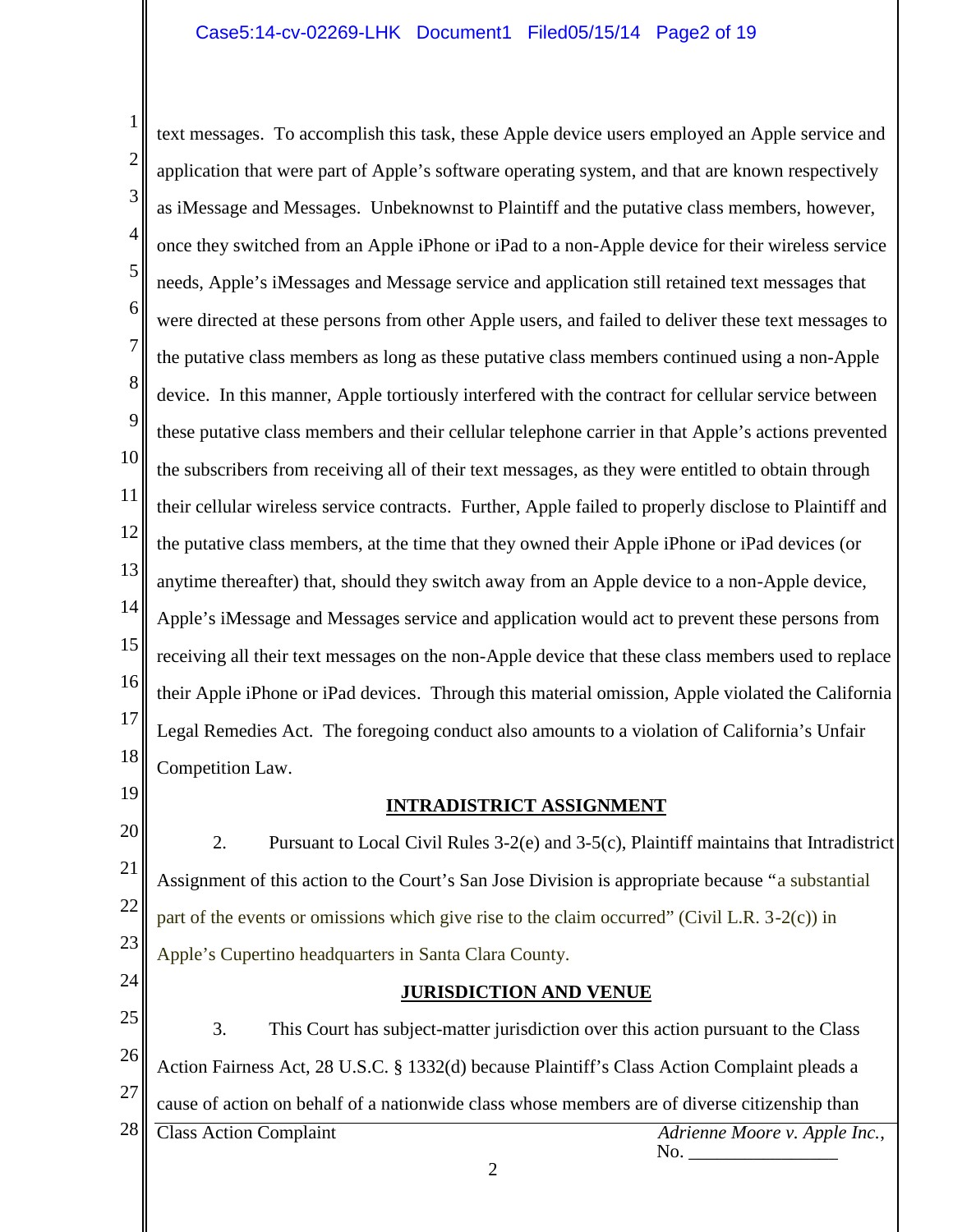3

11

<sup>1</sup> Apple's California citizenship, and the amount in controversy, exclusive of interest and costs,  $2 \parallel$  exceeds \$ 5 million.

<sup>4</sup> judicial district at 1 Infinite Loop in Cupertino, California 95014. Upon information and belief, <sup>5</sup> the marketing and disclosure decisions about Apple's iMessage service were made from within <sup>6</sup> Apple's headquarters. Venue in this judicial district is, therefore, proper pursuant to 28 U.S.C. §§  $7 \parallel 1391(b)(1)$  and 1391(b)(2). Through its corporate and retail presence in California, as well as its 8 significant sales of Apple devices within California (including the very devices at issue in this <sup>9</sup> Class Action Complaint), Apple is also amenable to personal jurisdiction in this State and judicial 10 district. 4. Venue is proper in this judicial district because Apple is headquartered within this

#### **PARTIES**

12 <sup>13</sup> of this action, Plaintiff was an owner of an iPhone 4 device and subscribed to Verizon Wireless for 14 her cellular telephone needs. As part of her cellular service, she was entitled to obtain, *inter alia*, <sup>15</sup> voice telephone calls and text messages in exchange for a monthly fee. Plaintiff's iPhone 4 16 device operated Apple's OS software operating system that included, a messenger service 17 developed by Apple called iMessage. Within iMessage, a default Apple client application known 18 as Messages exists that allows users to send and receive texts, documents, photos, videos, contact 19 information, and group messages over Wi-Fi, 2G, 3G, or LTE networks to other Apple iOs or OS  $20 \parallel X$  users, thus providing an alternative to standard SMS/MMS text messaging for most users with <sup>21</sup> devices running Apple's iOS 5 or later. During the time that Plaintiff was a Verizon Wireless 22 subscriber for her Apple iPhone 4, Apple prompted her to update her Apple software operating 23 system. As part of one of those updates, her iPhone 4 began using by default the iMessage <sup>24</sup> service to route text messages from and to her through Apple's Messages application when those 25 26 <sup>27</sup> however, once she decided to replace her Apple iPhone 4 device with a Samsung Galaxy S5, as 28 Class Action Complaint *Adrienne Moore v. Apple Inc.*, No. 5. Plaintiff Adrienne Moore is a resident of California. For years pre-dating the filing text messages involved other Apple device users that had the Apple iMessage service (i.e., all other Apple devices running Apple iOS 5 or later). Unbeknownst and undisclosed to Plaintiff,

3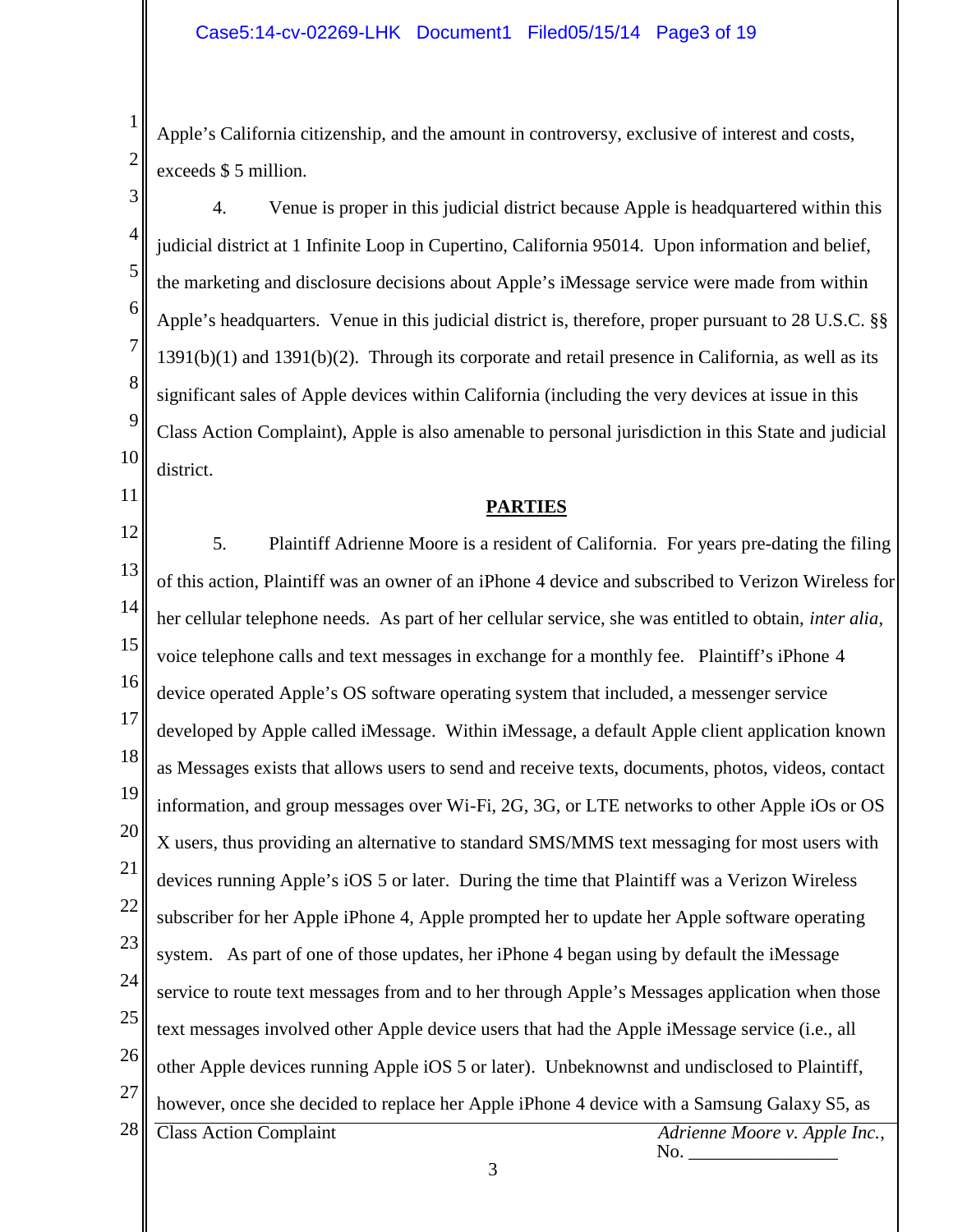<sup>1</sup> she did on or about April 16, 2014, Apple's iMessage service and Message application still acted <sup>2</sup> so as to not deliver incoming text messages sent to her by Apple device users to her same cellular <sup>3</sup> telephone number, but that was now associated with a non-Apple device (i.e., her Samsung S5 <sup>4</sup> device). Put simply, Apple's iMessage service and Messages application penalizes those Apple 5 device owners who deign to switch away from Apple to other non-Apple wireless cellular devices. 6 These former Apple device owners are penalized and injured by having Apple's iMessage service <sup>7</sup> and Messages application fail to deliver text messages sent from Apple devices to the new non-<sup>8</sup> Apple devices of these former Apple device users. This was the exact fate of Plaintiff, who, solely 9 as a result of Apple's iMessage's and Messages' doing, has lost or failed to received countless text <sup>10</sup> messages sent to her from Apple devices ever since she switched away from an Apple iPhone 4 to 11 a newer Samsung S5 phone.

12 <sup>13</sup> California, and having its principal place of business at 1 Infinite Loop in Cupertino, California 14 95014. Apple is one of the world's largest and most popular maker of, *inter alia*, wireless devices, 15 such as the various versions of the iPhone and iPad. These devices are operated by Apple's 16 software operating service, commonly abbreviated as iOS (which may be followed by a number or <sup>17</sup> roman numeral to designate the version of the software). Starting with the iOS 5 update to <sup>18</sup> Apple's software operating system on or about October 12, 2011, Apple introduced its iMessage 19 service and Messages client application. Apple's current CEO, Tim Cook, has previously touted 20 $\parallel$  that Apple's iMessage delivers 28,000 messages per second. 6. Defendant Apple Inc. is a corporation organized under the laws of the State of

- 21
- 23

#### 22 **TEXT MESSAGING, APPLE'S iMESSAGES, AND APPLE'S WRONGFUL CONDUCT DIRECTED AT THOSE SUBSCRIBERS WHO CHOOSE TO REPLACE THEIR APPLE DEVICES WITH NON-APPLE DEVICES.**

24 25 texting. Text messaging is the act of composing and sending a brief, electronic message between 26|| two or more mobile phones, or fixed or portable devices over a phone network. The term 27 originally referred to messages sent using the Short Message Service ("SMS"). It has grown to <sup>28</sup> Class Action Complaint *Adrienne Moore v. Apple Inc.*, No. \_\_\_\_\_\_\_\_\_\_\_\_\_\_\_\_ 7. This action concerns the practice of text messaging, also commonly referred to as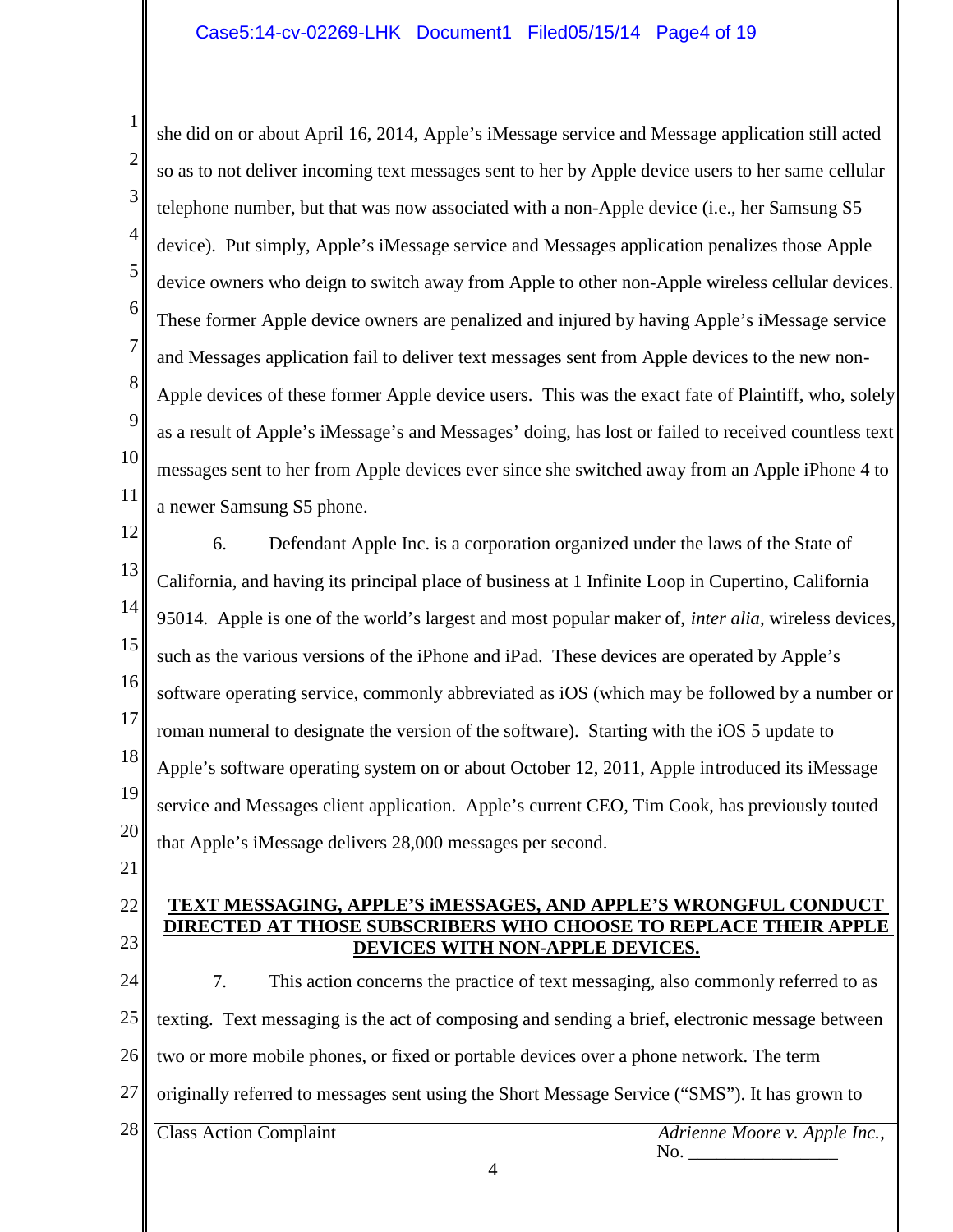#### Case5:14-cv-02269-LHK Document1 Filed05/15/14 Page5 of 19

<sup>1</sup> include messages containing image, video, and sound content (known as MMS messages). The  $2 \parallel$  sender of a text message is known as a texter. Today, text messaging is the most widely used <sup>3</sup> mobile data service, with 74% of all mobile phone users worldwide, or 2.4 billion out of 3.3 4 billion phone subscribers.

5 <sup>6</sup> through a cellular network. After the texter composes the text message and hits the "Send" or <sup>7</sup> similar button on his wireless device, the text message is transmitted in SMS format through the 8 cellular network to an interim facility known as the SMS Center. From there, the SMS  $9 \parallel$  transmission is routed to a transmission tower of the network. The network's transmission tower, <sup>10</sup> in turn, sends the message to the recipient's wireless device through that device's control channel.  $\begin{array}{c|c} \n\hline\n11 \n\end{array}$  At that point, the recipient receives notification on his device of the actual SMS (or MMS) text 12 message. 8. Traditionally, text messages were and are sent between the texter and the recipient

- 13 14 Verizon Wireless, AT&T, Sprint, T-Mobile, and others, provide their users with the facility to 15 send and receive text messages (which, as detailed in paragraph 8 *supra*, make use of the carrier's 16 wireless network for transmission of these text messages). 9. Given the popularity of text messaging, today, wireless service providers, like
- 17 18 class members and their respective wireless service providers (Verizon Wireless, in the case of <sup>19</sup> Plaintiff) is the subscriber's ability to send and receive text messages as part of their subscription. 20 10. Part of the contractual relationship, therefore, between Plaintiff and other putative 11. On or about October 12, 2011, Apple released its OS 5 update to the software
- 21 powering Apple wireless devices, such as iPhones and iPads. As part of that updated, Apple 22 included its iMessage service, which contained Apple's Messages client application. As part of 23 <sup>24</sup> devices would employ iMessage and Messages, instead of the traditional SMS network route, to 25 26 service on their device. that and subsequent Apple software versions, Apple's software on Apple iPhone and iPad wireless send text messages between users of Apple wireless devices who had an enbabled iMessage
	- 12. As a result of Apple's software upgrade, if a user's iPhone or iPad is running iOS
- 

27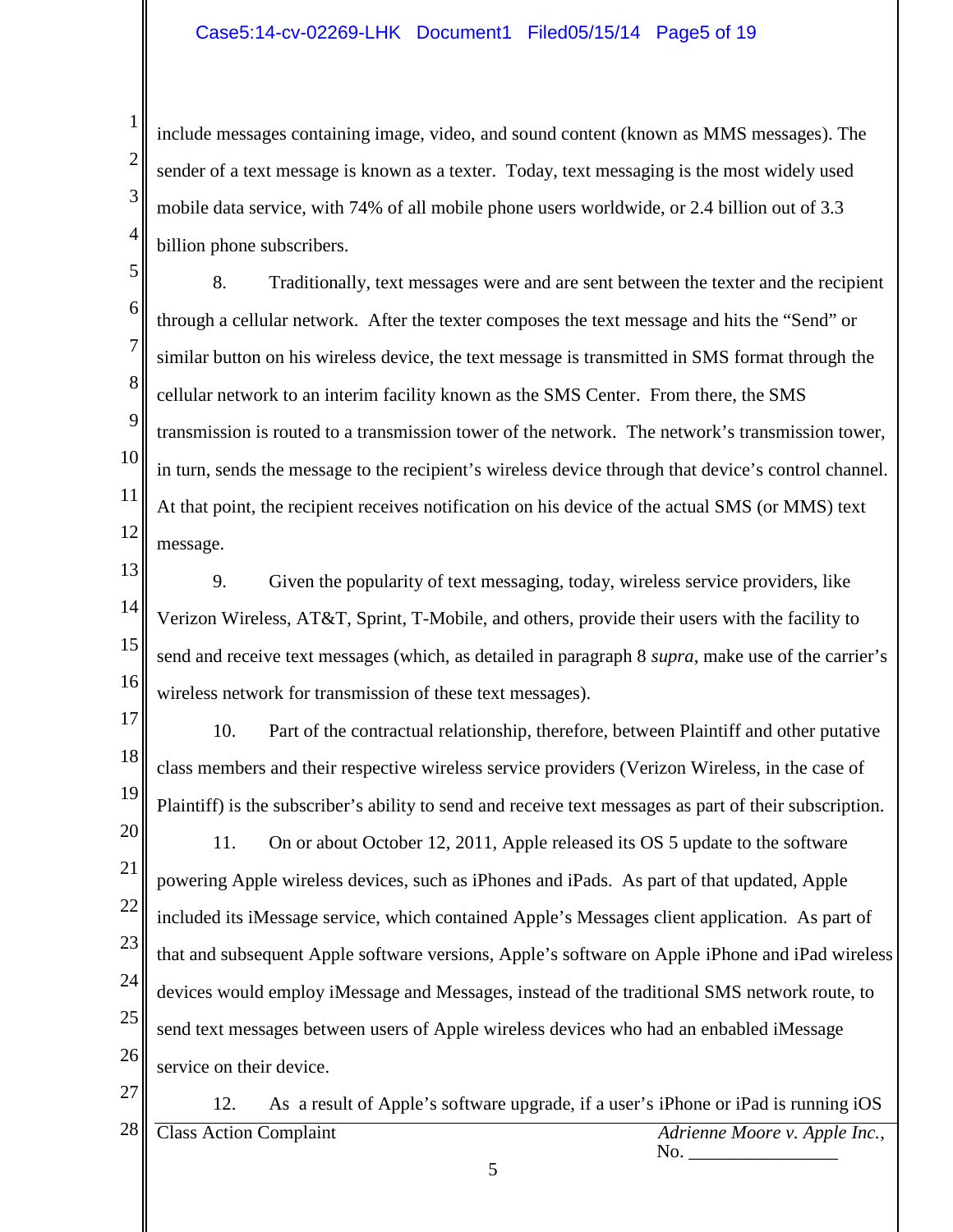$\frac{1}{5}$  5 or greater, the Message messaging application will send text messages as an iMessage instead of  $2 \parallel$  the usual text message when the text message is being sent between users who have the Apple <sup>3</sup> iMessage service on their devices. This means that if one is sending text messages with another  $\frac{4}{10}$  iOS 5 user, there is no SMS charge associated with the messaging. It is merely treated as an 5 additional data transfer.

6

7 manner in which Apple's iMessage and Messages act once an iPhone or iPad user switches their 8 wireless telephone number to a non-Apple device, as Plaintiff did recently. Once that occurs, the <sup>9</sup> former Apple device user, who now uses a non-Apple device, is unable to receive text messages 10 sent to her by users of Apple devices that employ iMessage and Messages (i.e., all Apple wireless 11 devices operating OS 5 or more recent software versions). 13. The undisclosed drawback that forms the gravamen of this action concerns the

12 <sup>13</sup> application, the Apple Message application does not recognize that the same telephone number of 14 15 iMessage) is no longer using an Apple device and hence is no longer using iMessage or Messages. 16 17 18 message is not delivered to the non-Apple device user on her new non-Apple device. Worse yet, 19 this person receives no notification whatsoever that a text message directed to her was not 20 delivered. 14. Due to an undisclosed feature in Apple's iMessage and Messages service and the former Apple device user (who, herself, was previously receiving text messages through Thus, when a text message is sent from an Apple device user to a person whose telephone number used to be associated with an Apple device but is now used on a non-Apple telephone, the

21 22 <sup>23</sup> devices, are penalized and unable to obtain the full benefits of their wireless service contracts 24 25 26 27 15. The effect is readily apparent. Solely as a result of Apple's doing, Plaintiff, like other wireless carrier subscribers who replace their Apple devices with non-Apple wireless because Apple's iMessage and Messages service and application prevent these users from receiving the text messages that they are entitled to receive as part of their wireless service contracts with their wireless providers (Verizon Wireless, in the case of Plaintiff).

<sup>28</sup> Class Action Complaint *Adrienne Moore v. Apple Inc.*, No. \_\_\_\_\_\_\_\_\_\_\_\_\_\_\_\_ 16. Apple knew but never disclosed that its iMessage service and Message application

6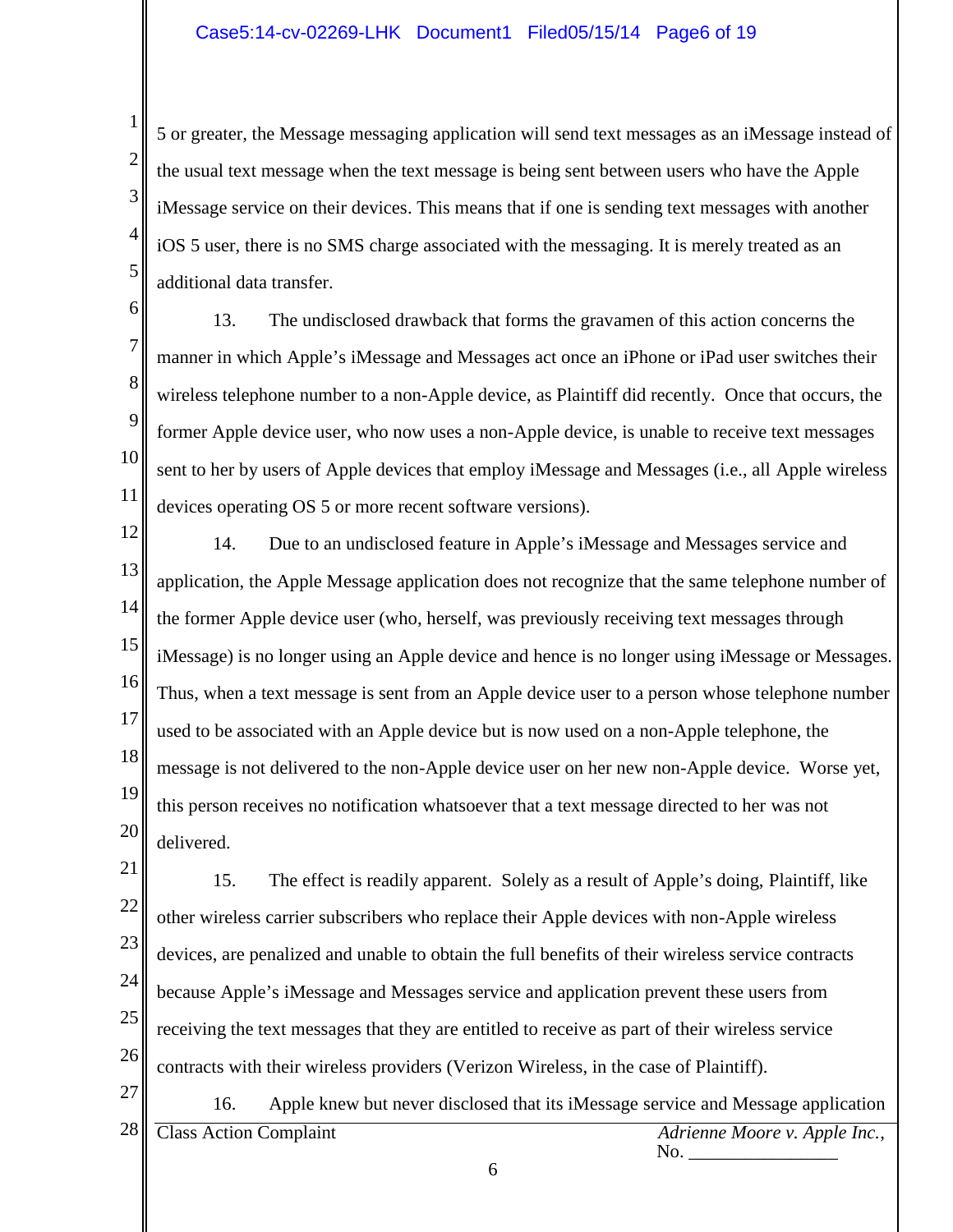<sup>1</sup> would prevent Apple device owners from receiving text messages sent to them from other Apple <sup>2</sup> users once these Apple device owners replaced their devices with non-Apple wireless devices. To <sup>3</sup> the contrary, Apple touted the superior attributes and enhanced benefits of the iMessages and <sup>4</sup> Message service and application while omitting any mention of this serious consequence. Had <sup>5</sup> Plaintiff and the class members been informed by Apple that iMessage would work in such a <sup>6</sup> fashion so as to prevent them from receiving text messages, once they switched their Apple <sup>7</sup> devices to non-Apple devices, Plaintiff and the putative class members would not have 8 downloaded the iMessage and Messages service and application, or would not have purchased an 9 iPhone or other Apple device in the first instance. 10

- 
- 12

#### 11 **RECEIVING HER TEXT MESSAGES ONCE SHE REPLACED HER iPHONE WITH A PLAINTIFF'S OWN EXPERIENCED WITH HAVING APPLE PREVENT HER FROM NON-APPLE DEVICE**

13 14 15 16 17 18 19 17. Plaintiff is, and at all times relevant to this Class Action Complaint was, a subscriber of Verizon Wireless service for her wireless voice and data needs. Up until approximately April 16, 2014, Plaintiff owned and used an iPhone 4 as her wireless device (whose wireless service was provided by Verizon Wireless). As part of her wireless service, Plaintiff routinely sent and received text messages, including text messages from other Apple iPhone users. Her iPhone operating system was loaded with Apple's iMessage and Messages service and application, which her iPhone used to send and receive text messages.

20 21 22 23 24 18. On or about April 2014, Plaintiff switched from her Apple iPhone to a non-Apple Android wireless telephone (a Samsung S5), but kept her same cellular telephone number. Shortly after the switch away from an iPhone, Plaintiff began noticing that she was not receiving text messages that she had been expecting to receive from texters who were using Apple iPhone or iPad devices.

25 26 27 19. Upon discovering this problem with receipt of text messages, Plaintiff initially contacted Verizon Wireless. She was told that all she needed to do was to "turn off" iMessage in her old iPhone. Plaintiff did so, but this did not resolve the problem because while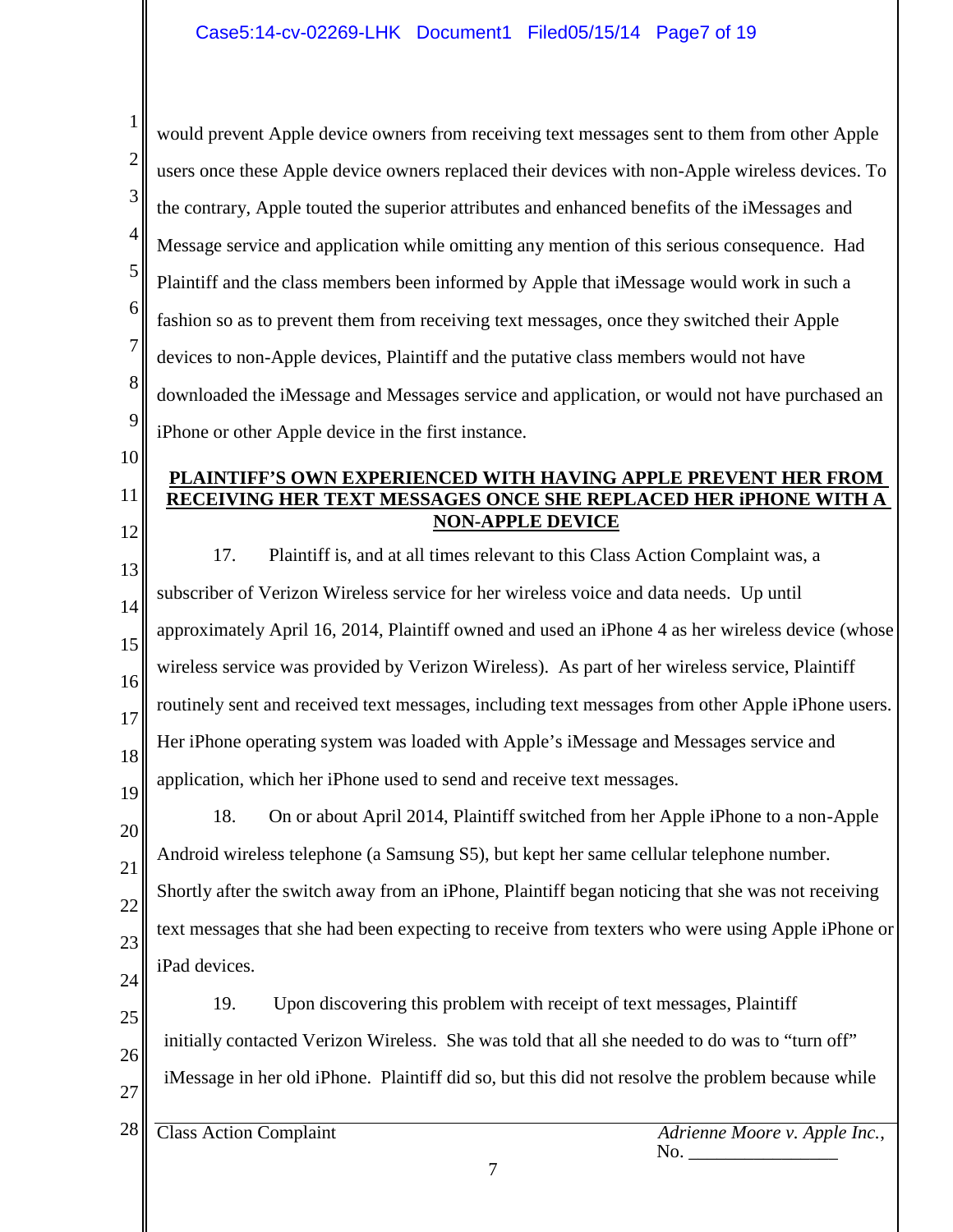3

<sup>1</sup> she now receives text messages sent from some iPhones, she still fails to receive text messages <sup>2</sup> that are sent to her from other iPhones.

<sup>4</sup> informed Plaintiff that this has been an issue when people switch from an Apple iPhone or other 5 Apple device to a non-Apple phone. Verizon Wireless attempted to do some more <sup>6</sup> troubleshooting with Plaintiff, but this was to no avail, as her problem persisted. Verizon Wireless 7 patched Plaintiff to Apple for assistance. 20. Plaintiff contacted Verizon Wireless again. The personnel at Verizon Wireless

8 9 her old iPhone she may still not be receiving all her text messages because some texters using <sup>10</sup> Apple devices may not be using the latest Apple iOS version. Rather than Apple coming up with <sup>11</sup> a solution to a problem created by Apple, Apple's representative instead suggested to Plaintiff that <sup>12</sup> Plaintiff get her text message senders to update their Apple iOS to the latest version, or have them <sup>13</sup> delete and then re-add Plaintiff as their contact, or have Plaintiff and these unsuccessful Apple 14 texters start a new text conversation with Plaintiff. 21. Apple personnel informed Plaintiff that even though she had turned iMessage off in

15 <sup>16</sup> up with fixes to a flaw in Apple's own service and application, the suggestions proffered by <sup>17</sup> Apple's personnel proved wholly unworkable and did not solve the issue. First, precisely because <sup>18</sup> the texts are not being delivered to Plaintiff, it is impossible for Plaintiff to identify ahead of time <sup>19</sup> which persons are sending her undelivered text messages from Apple devices that are not running 20 the latest Apple iOS (and, even if she could, many Apple users may be unwilling to update their <sup>21</sup> iOS to the latest version). The other two "solutions" suggested by Apple—that she be deleted and <sup>22</sup> then re-added as a contact, or that a new text conversation be started with her, were tried by 23 <sup>24</sup> Apple "suggestions" also suffer from the same flaw that it is impossible for Plaintiff to discern 25 26 27 22. Aside from the fact that Plaintiff should not be tasked with the mission of coming Plaintiff and some of her unsuccessful Apple texters, but that did not solve the problem (these ahead of time all people who are attempting to send her text messages precisely because these text messages are not being delivered to Plaintiff as a result of the flaw in iMessage and Messages).

28 Class Action Complaint *Adrienne Moore v. Apple Inc.*, No. 23. The unfortunate and unacceptable state of affairs, therefore, is that Plaintiff,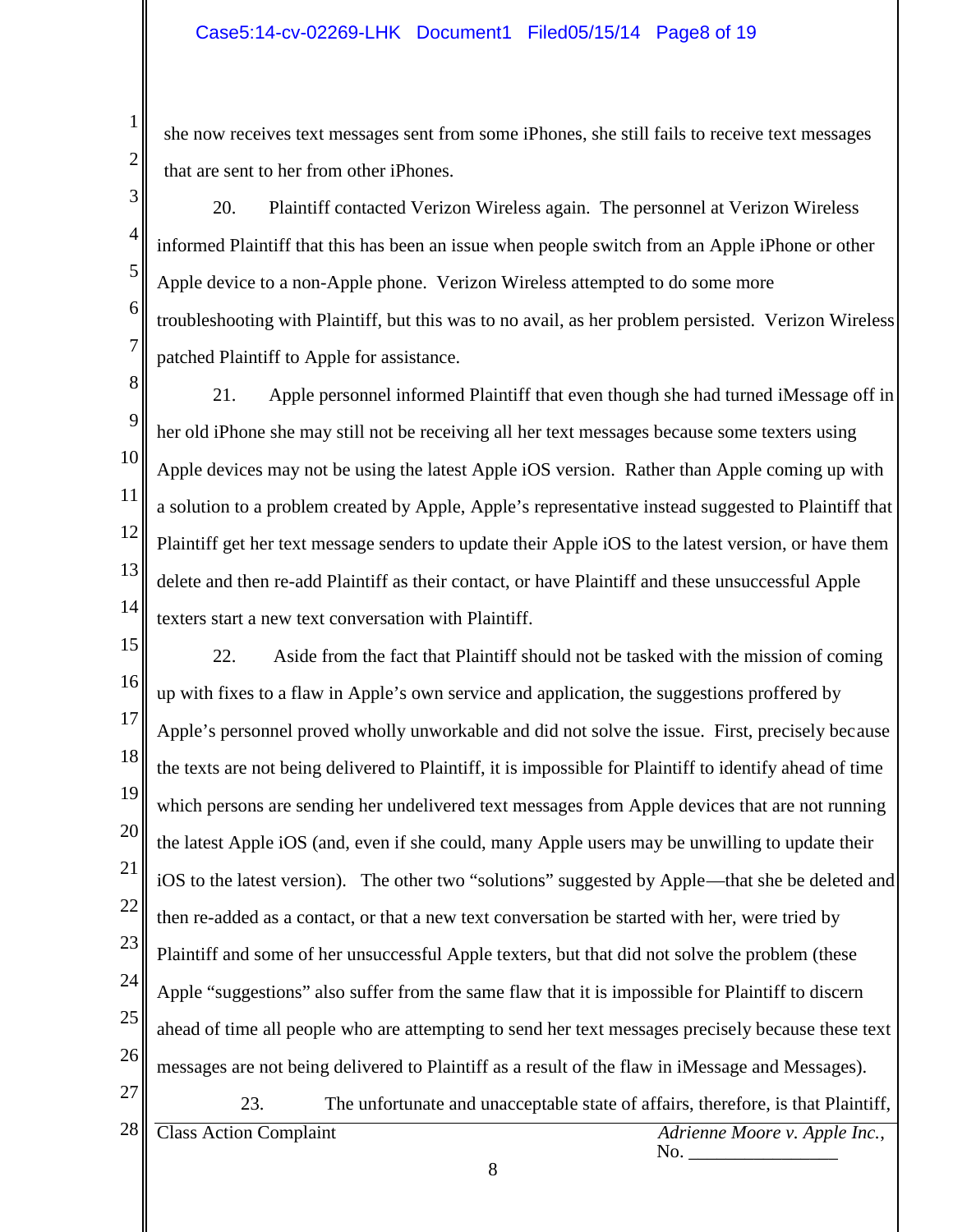<sup>1</sup> as well as the other putative class members, now have text messages that are routinely not  $2 \parallel$  delivered to them (and neither Plaintiff nor the putative class members are notified of the failed <sup>3</sup> delivery attempt) solely because they deigned to use Apple's iMessage and Message service and <sup>4</sup> application, but ultimately chose to replace their Apple devices with a non-Apple phone or device.

5

17

## 6 **THE EXPERIENCES OF THE PUBLIC AT LARGE AND APPLE'S INDIFFERENCE TO THIS OUTCRY**

7 8 9 10 24. Plaintiff's experiences are bad enough to warrant action. Unfortunately, Plaintiff's experience is neither isolated nor anomalous. Across the country, countless of similarly situated former Apple device owners, who have since switched away from Apple to a non-Apple device, have experienced the same fate of undelivered text messages.

11 12 13 14 15 16 25. So pervasive is the problem that a number of public internet fora have been launched where former Apple device owners have posted their experiences and complaints online in the hope of getting the matter resolved. To date, these complaints have fallen on deaf ears, as Apple has failed to come up with a solution to the undelivered text message problem of Apple's own making.

26. Further evidencing the pervasiveness of the problem, on May 14, 2014, **Business** 

18 19 20 21 Insider published a news article authored by Jim Edwards entitled, "*An Apple Employee Admits That iPhones Often Won't Deliver Texts If You Switch To Android.*" A copy of the news article was publicly posted on the Yahoo! News webpage and is viewable at http://finance.yahoo.com/news/apple-employee-admits-iphones-often-140622623.html (last

22 23 24 25 26 visited May 14, 2014). A copy of the article is also attached hereto as Exhibit 1 to this Class Action Complaint. The article details the nature of the problem, Apple's persistent denial or indifference to it, and Apple's belated admission that there is a problem but highlights Apple's inability or unwillingness to solve it. To quote from the news article:

27 For years, Apple has said very little about persistent rumors that its iPhone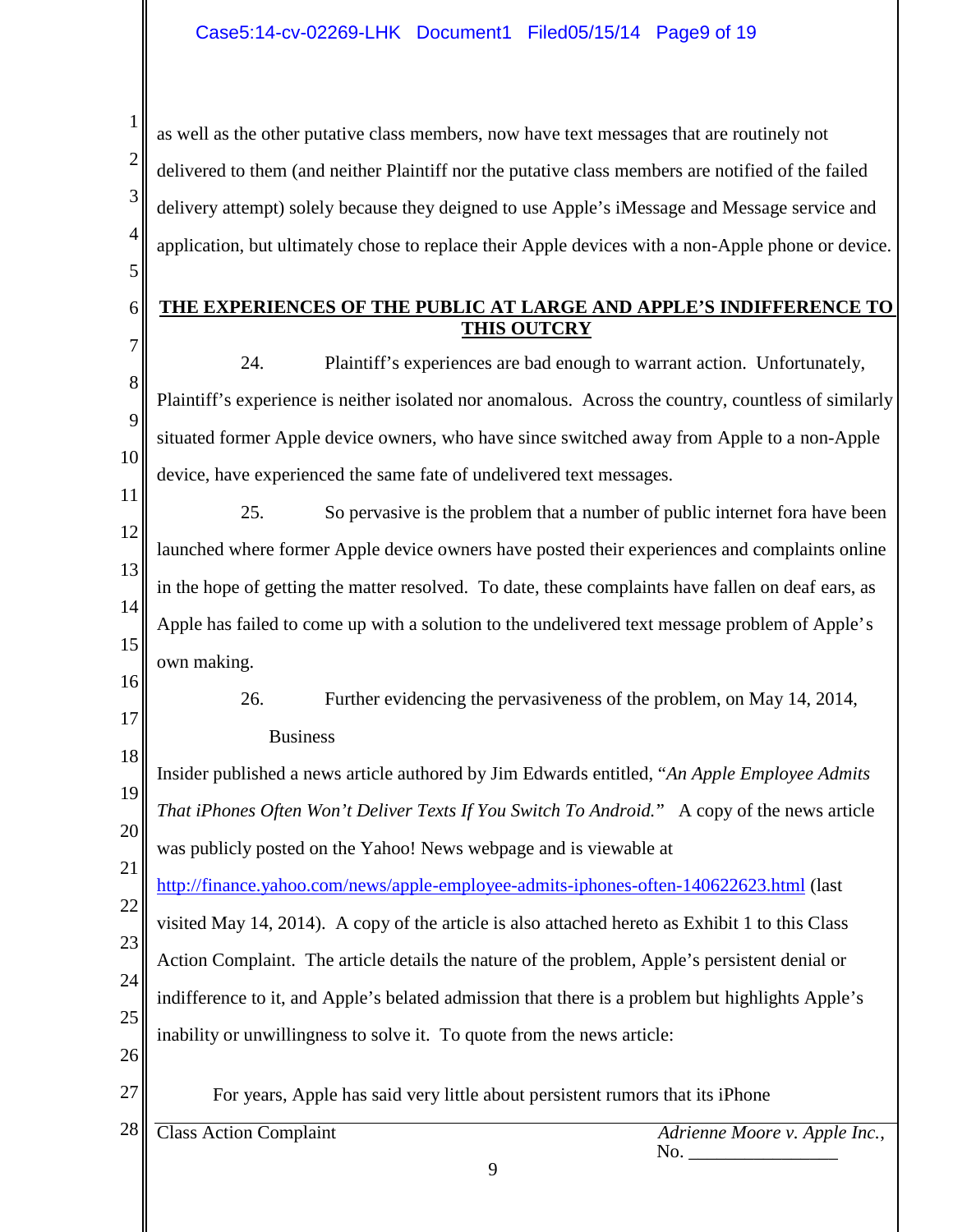|       | Case5:14-cv-02269-LHK Document1 Filed05/15/14 Page10 of 19                                                                                                                             |
|-------|----------------------------------------------------------------------------------------------------------------------------------------------------------------------------------------|
|       |                                                                                                                                                                                        |
|       | text messaging system in some way discriminates against Android users,<br>either by delivering messages to them late or not delivering them at all.                                    |
|       | Now an Apple customer support employee has admitted to Lifehacker's                                                                                                                    |
| 3     | Adam Pash that, in fact, "a lot" of users have this problem: If you switch<br>from an iPhone to an Android, iMessage won't deliver texts from iPhone                                   |
|       | users to your new Android phone.                                                                                                                                                       |
| 5     | There is no fix in sight, Pash says he was told. (At Business Insider, I've<br>had a version of this problem firsthand: My iPhone colleagues get my                                    |
| 6     | texts immediately; those on Android seem to get them later, up to a few<br>minutes behind.)                                                                                            |
|       |                                                                                                                                                                                        |
| $8\,$ |                                                                                                                                                                                        |
| 9     | Apple's customer support was initially useless when Pash called for help.<br>Pash writes:                                                                                              |
| 10    | Apple Support: "Can you try deleting the contact from your new iPhone                                                                                                                  |
| 11    | and re-adding it?"                                                                                                                                                                     |
| 12    | Me: "I can't tell everyone I know to delete and re-add me as a contact."                                                                                                               |
| 13    | Eventually, the service rep admitted there was a problem. Pash writes:                                                                                                                 |
| 14    | This is a problem a lot of people are facing.<br>$\bullet$                                                                                                                             |
| 15    | The engineering team is working on it but is apparently clueless as to how<br>$\bullet$                                                                                                |
| 16    | to fix it.                                                                                                                                                                             |
| 17    | There are no reliable solutions right now — for some people the standard                                                                                                               |
| 18    | fixes work immediately; many others are in my boat.                                                                                                                                    |
| 19    | This is, apparently, a key admission from Apple. Previously the company                                                                                                                |
| 20    | had advised people to actively switch off iMessage before disposing of<br>their old iPhone in favor of an Android. Its help page hints at how long the                                 |
| 21    | Android text issue lasts, too:                                                                                                                                                         |
| 22    | If you want to transfer your SIM card or phone number to a device that                                                                                                                 |
| 23    | doesn't support iMessage Go to Settings > Messages and turn off iMessage<br>if you plan to transfer your SIM card or phone number from an iPhone to a                                  |
| 24    | device that doesn't support iMessage. If you don't, other iOS devices might<br>continue to try to send you messages using iMessage, instead of using<br>SMS or MMS, for up to 45 days. |
| 25    | We asked Apple for further comment but did not immediately get a                                                                                                                       |
| 26    | response.                                                                                                                                                                              |
| 27    | Ex. 1 hereto at $1-2$ .                                                                                                                                                                |
| 28    | <b>Class Action Complaint</b><br>Adrienne Moore v. Apple Inc.,                                                                                                                         |
|       | No.<br>10                                                                                                                                                                              |

║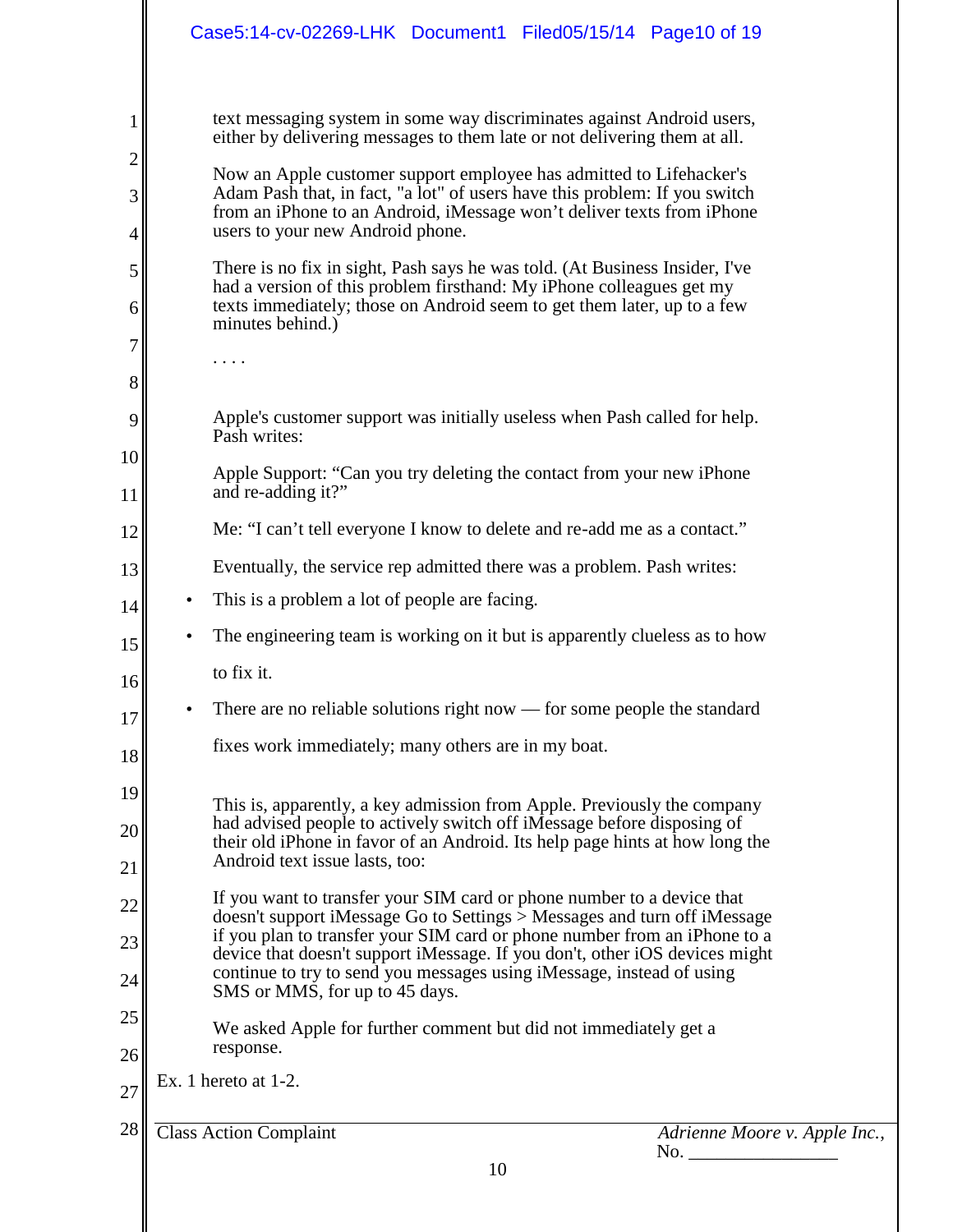1 <sup>2</sup> Apple's website. A copy of that Apple Help page is attached hereto as Exhibit 2. In that Help <sup>3</sup> Page on Apple's website, which was last modified only on March 2014, Apple instructs people <sup>4</sup> who plan on switching away from an Apple device to a non-Apple cellular phone that if they do 5 not turn off iMessage, "other iOs devices might continue to try to send you messages using 6 iMessage, instead od using SMS or MMS, *for up to 45 days*." Ex. 2 hereto at 2 (emphasis added). <sup>7</sup> Not only does this Help page acknowledge the existence of the issue being complained about by <sup>8</sup> Plaintiff and the putative class members, but it also provides erroneous information. Specifically, <sup>9</sup> the Apple Help page suggests that turning off iMessage in the old iPhone device that the user is <sup>10</sup> switching away from will prevent text message misdelivery from occurring, but this is not the case. <sup>11</sup> Plaintiff, in fact, turned off her iMessage service on her old iPhone but, nevertheless, continues to 12 have text messages sent to her from other Apple users not be delivered to her new non-Apple 13 device. 14 27. The Business Insider article references and quotes an Apple Help Page on

## **CLASS ACTION ALLEGATIONS**

16 <sup>17</sup> of all persons in the United States who, during the Class Period, owned an Apple device operated <sup>18</sup> by iOS 5 or more recent software operating system and who switched their wireless service to a 19 non-Apple device. Expressly excluded from the class definition are all attorneys, judicial officers, 20 21  $\parallel$  Plaintiff reserves the right to amend this class definition as case circumstances warrant. 28. Pursuant to Federal Rule of Civil Procedure 23, Plaintiff seeks to represent a class and their staff working or assigned to this case, as well as all employees and officers of Defendant.

22 23  $24 \parallel$  will provide substantial benefits to the parties and Court. This is so because Apple wireless 25 26 each month, a significant number of these Apple device owners switch their wireless service away 27 from their Apple devices to a non-Apple wireless device. 29. The members in the proposed class are so numerous that individual joinder of all members is impracticable, and the disposition of the claims of all class members in a single action devices equipped with iMessages and Message service and application number in the millions, and

15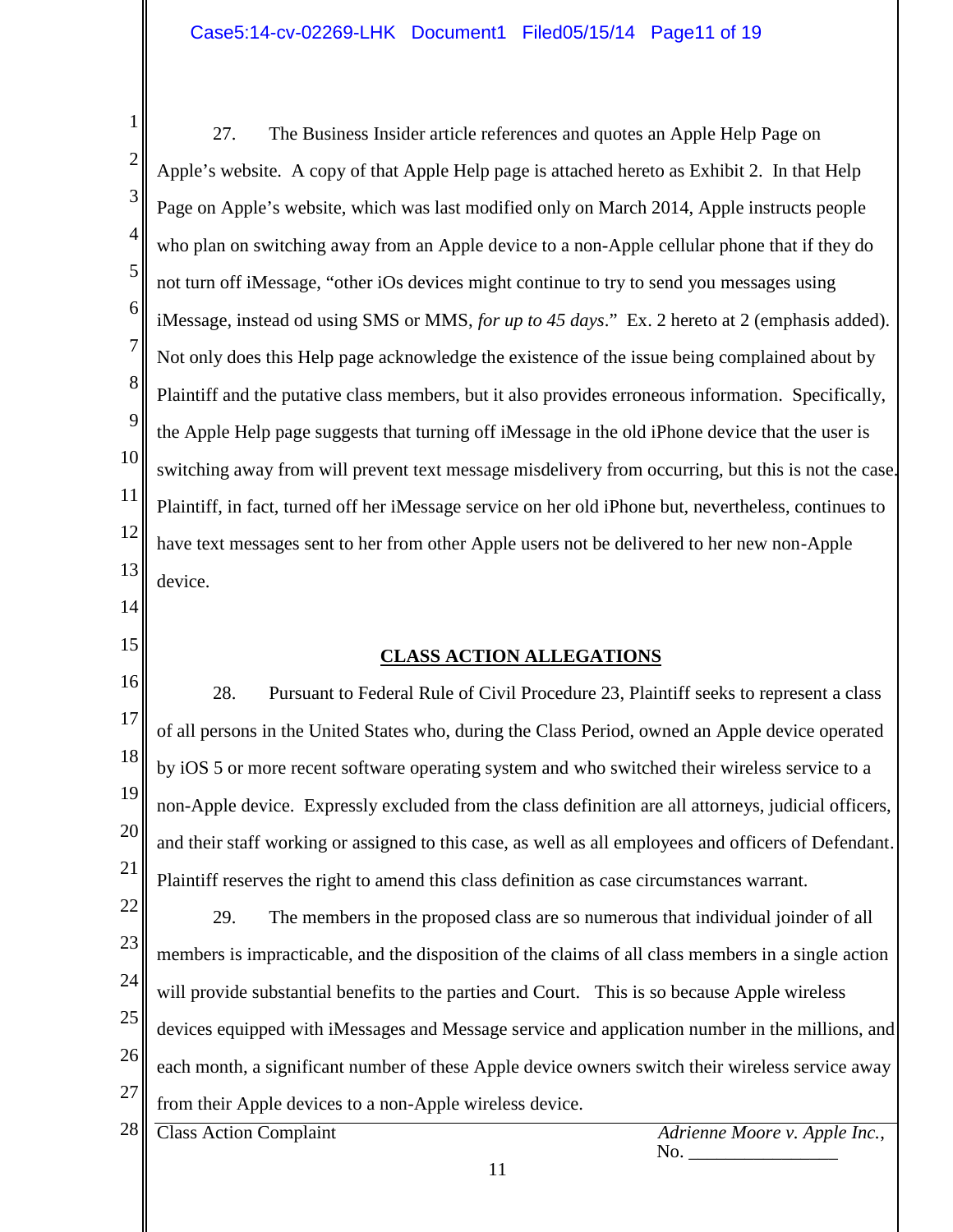1 <sup>2</sup> over any such questions affecting only individual class members. Among these common, 3 predominating questions are: 30. Questions of law and fact common to Plaintiff and the class exist and predominate

| 4 <sub>1</sub> | Whether Apple's iMessage and Messages service and client application contain<br>a.                  |  |  |  |
|----------------|-----------------------------------------------------------------------------------------------------|--|--|--|
| 5              | a feature or flaw that causes text messages sent from iPhone users to not be                        |  |  |  |
| 6              | delivered to class members who switched their wireless service away from an                         |  |  |  |
| 7              | iPhone or iPad to a non-Apple device;                                                               |  |  |  |
| $8\,$          | b. Whether Apple's employ of its iMessage and Messages service and client                           |  |  |  |
| 9              | application in such a manner so as not to deliver text messages to users who                        |  |  |  |
| 10             | switch their wireless service away from an Apple device tortiously interferes                       |  |  |  |
| 11             | with the contracts between these users and their respective wireless carrier,                       |  |  |  |
| 12             | pursuant to which the users are contractually entitled to receive and send text                     |  |  |  |
| 13             | messages;                                                                                           |  |  |  |
| 14             | Whether Apple properly and appropriately disclosed that its iMessage and<br>c.                      |  |  |  |
| 15             | Messages service and client application would prevent class members from                            |  |  |  |
| 16             | receiving certain text messages once these class members switched their                             |  |  |  |
| 17             | wireless service away from an Apple device;                                                         |  |  |  |
| 18             | d. Whether Apple's conduct, as alleged herein, has injured or is likely to                          |  |  |  |
| 19             | imminently injure the class members; and,                                                           |  |  |  |
| 20             | e. The proper remedy;                                                                               |  |  |  |
| 21             | 31.<br>Plaintiff's claims are typical of class members' claims in that they are based on the        |  |  |  |
| 22             | same underlying facts, events, and circumstances relating to Apple's conduct; namely, the non-      |  |  |  |
| 23             | delivery of text messages once Plaintiff and the class members switched their wireless service      |  |  |  |
| 24             | away from an Apple.                                                                                 |  |  |  |
| 25             | 32.<br>Plaintiff will fairly and adequately represent and protect the interests of the              |  |  |  |
| 26             | class, has no interests incompatible with the interests of the class, and has retained counsel      |  |  |  |
| 27             | competent and experienced in class litigation. Plaintiff, herself, has experienced the injury being |  |  |  |
| 28             | <b>Class Action Complaint</b><br>Adrienne Moore v. Apple Inc.,<br>No.                               |  |  |  |
|                | 12                                                                                                  |  |  |  |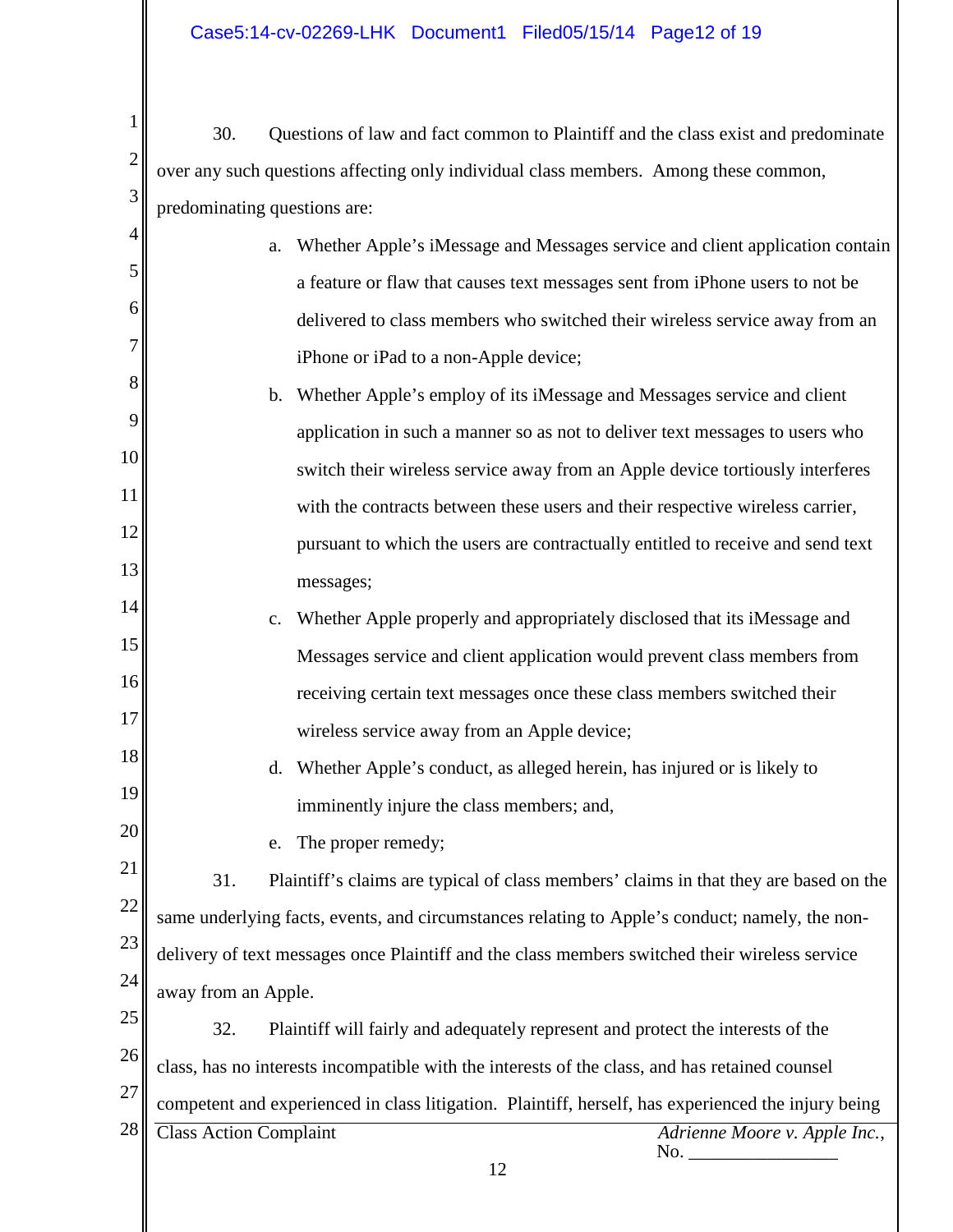<sup>1</sup> complained of, because she has had text messages that were not delivered to her following her <sup>2</sup> switch away from an Apple iPhone 4 equipped with iMessage and Messages to a non-Apple 3 wireless telephone.

 $4 \parallel$ <sup>5</sup> because the relief sought for each class member is relatively small such that, absent representative <sup>6</sup> iitigation, it would be unfeasible for class members to redress the wrongs done to them, <sup>7</sup> particularly when litigating against such a large and well financed corporate entity like Apple. 8 Moreover, absent class-wide adjudication, there would be a risk of multiple lawsuits against <sup>9</sup> Defendant that could impose inconsistent and incompatible standards of conduct on Apple 10 regarding, *inter alia*, its disclosure, text messaging, or application functionality obligations. 33. Class treatment is superior to other options for resolution of the controversy

11 <sup>12</sup> thereby making final injunctive relief and corresponding declaratory relief appropriate. 13 Specifically, Apple has employed iMessage and Messages as part of its operating systems, and 14 15 certain text messages once they switch their wireless service to a non-Apple device. Apple has not 16 adequately disclosed this adverse consequence of using iMessage and Messages, and has not 17 18 misdelivered text messages. If Plaintiff prevails on the merits of her claims, then final injunctive 19 relief mandating that Apple remedy the consequences brought about by its conduct, and that it 20 prevent it from reoccurring, would be proper. 34. Apple has acted or refused to act on grounds generally applicable to the class, that service and client application works in such a fashion that causes class members to not receive properly disclosed or provided a fix or remedy to prevent this from occurring or to recover the

## **COUNT I**

# **(TORTIOUS INTERFERENCE WITH CONTRACT)**

24  $25 \parallel$  Complaint with the same force and effect as if each of these paragraphs had been fully restated  $\begin{array}{|c|c|} \hline 26 & \text{herein.} \\\hline \end{array}$ 27 35. Plaintiff hereby incorporates each and every paragraph of this Class Action

36. Plaintiff and the class members are subscribers to wireless cellular service who

21

22

23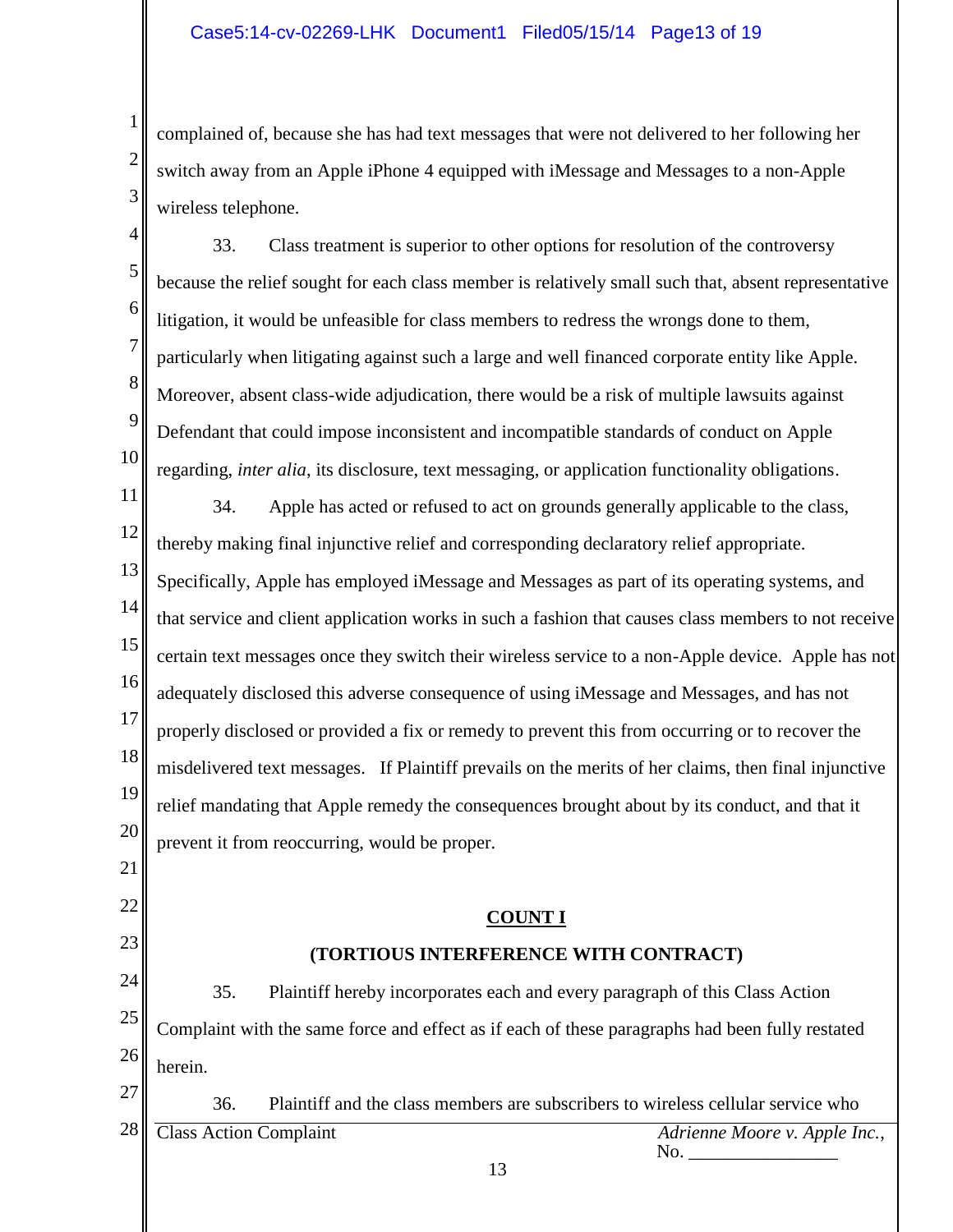<sup>1</sup> have a contractual relationship with a wireless carrier or service provider (Verizon Wireless, in the <sup>2</sup> case of Plaintiff) to receive cellular service on their non-Apple cellular telephone or other wireless <sup>3</sup> device (the Samsung S5, in Plaintiff's case). As part of that contract, Plaintiff and the class <sup>4</sup> members are entitled to, *inter alia*, send and receive text messages in exchange for the monthly fee 5 and charges they pay to their wireless carrier.

6 <sup>7</sup> device that received cellular service from the class member's wireless service provider. At some <sup>8</sup> point, Plaintiff and the class members switched the wireless device on which they received cellular  $9 \parallel$  service from their carrier from an Apple device to a non-Apple device. Although the contract they <sup>10</sup> had with their wireless carrier entitles Plaintiff and the class members to send and receive text <sup>11</sup> messages on their non-Apple device, Apple tortuously interferes with this contractual relationship <sup>12</sup> and prevents Plaintiff and the class members from obtaining the full benefits of this contractual <sup>13</sup> relationship by having its iMessage and Messages service and application act to prevent certain 14 15 37. Plaintiff and all class members were users of an Apple iPhone, iPad, or iPod Touch text messages sent to Plaintiff and the class members from being delivered to Plaintiff and the class members on their non-Apple devices.

16 <sup>17</sup> one hand, Plaintiff or the class members and, on the other hand, the class members' wireless 18 service providers because these same class members were Apple device owners whose wireless 19 accounts were updated by the wireless service provider to reflect that they no longer were to  $20 \parallel$  receive their wireless service on their former Apple devices, but instead, were to have their 21 wireless service be provided on non-Apple devices that the class members had chosen as 22 replacements for their Apple devices. 38. Apple was aware of the existence of the wireless service contract between, on the

- 23 <sup>24</sup> members and their respective wireless carriers has resulted in an actual breach of these contracts 25 26 all sent text messages to Plaintiff and the class members, as the carrier is called upon to do under <sup>27</sup> its contracts with Plaintiff or the class members. 39. Apple's tortious interference with the contract between Plaintiff or the class because, as a result of Apple's tortious interference, the wireless carrier is no longer able to deliver
-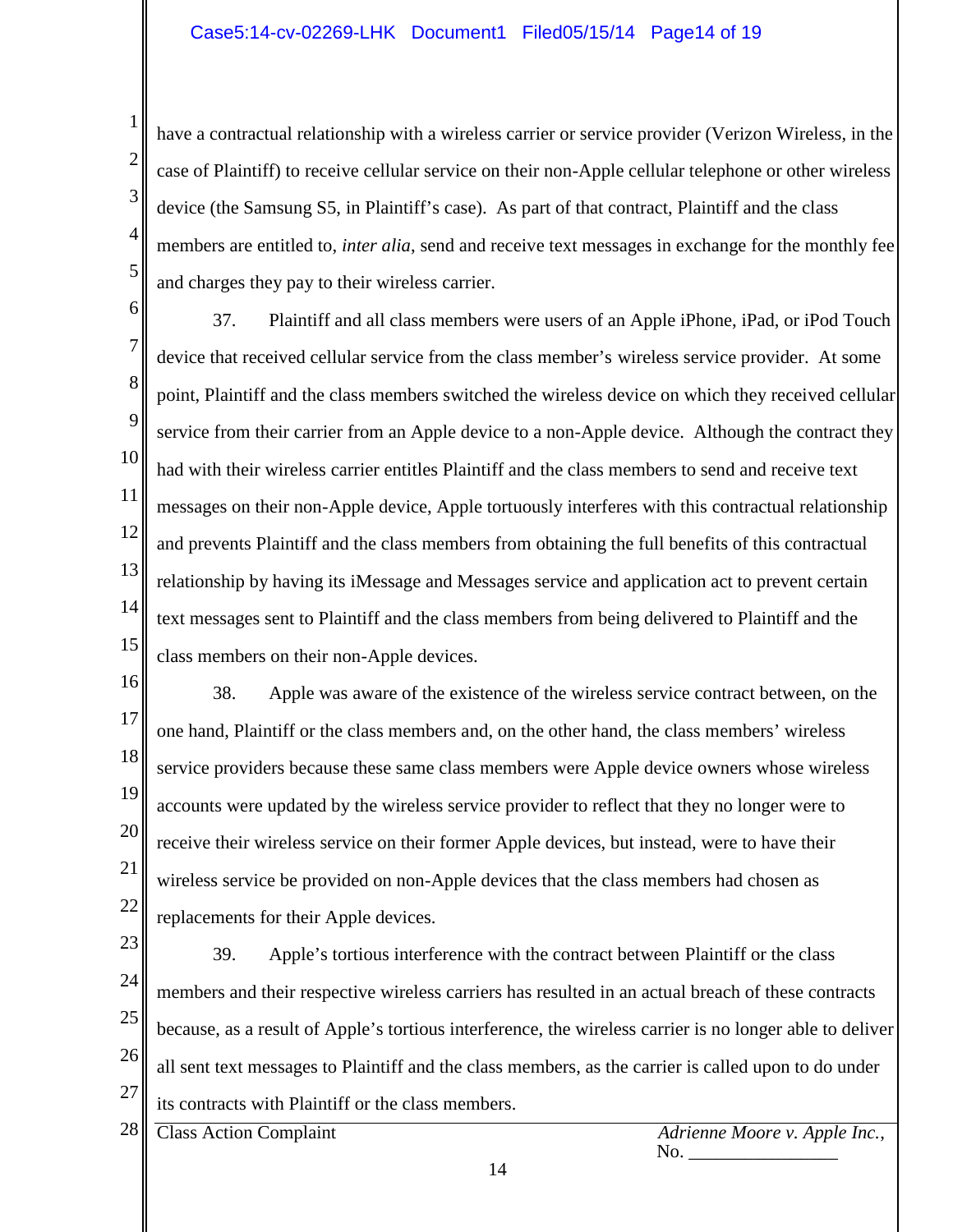1 <sup>2</sup> Plaintiff and the class members' contracts with their respective wireless carriers, Plaintiff and the <sup>3</sup> class members have been legally injured and sustained damages by not receiving the full benefit of  $\frac{4}{\pi}$  their contractual bargain in that, *inter alia*, text messages that they should have been receiving as <sup>5</sup> part of their wireless service contracts were not delivered to them. 40. As a direct, proximate, and foreseeable result of Apple's tortious interference with

### **COUNT II**

## **(VIOLATIONS OF CALIFORNIA'S CONSUMER LEGAL REMEDIES ACT)**

<sup>10</sup> Complaint with the same force and effect as if these paragraphs had been fully restated here. 41. Plaintiff incorporates by reference each of the paragraphs of this Class Action

11 <sup>12</sup> practices in connection with the conduct of a business that provides goods, property, or services 13 primarily for personal, family, or household purposes. 42. California's Consumer Legal Remedies Act ("CLRA") prohibits deceptive

14 15 16 wireless cellular service for these devices. 43. Plaintiffs and the putative class members were "consumers" within the meaning of the CLRA in that they purchased cellular telephone or other wireless devices, and subscribed to

17 18 promoting, selling, and advertising its iMessage and Messages service and application without <sup>19</sup> disclosure that the service would prevent Apple device owners from receiving text messages from 20 other Apple owners once the users replaced their Apple device with a non-Apple device, were  $21 \parallel$  designed to, and did, result in the purchase and use of the products primarily for personal, family,  $22 \parallel$  or household purposes, and violated and continue to violate the following sections of the CLRA.  $23$  Specifically, Apple's conduct has violated at least the following statutory subsections of the  $24$  CLRA: 25 44. Apple's policies, acts, and practices of manufacturing, distributing, marketing,

26

6

7

8

9

- a.  $§ 1770(a)(5)$ : representing that goods have characteristics, uses, or benefits
- 27

which they do not have;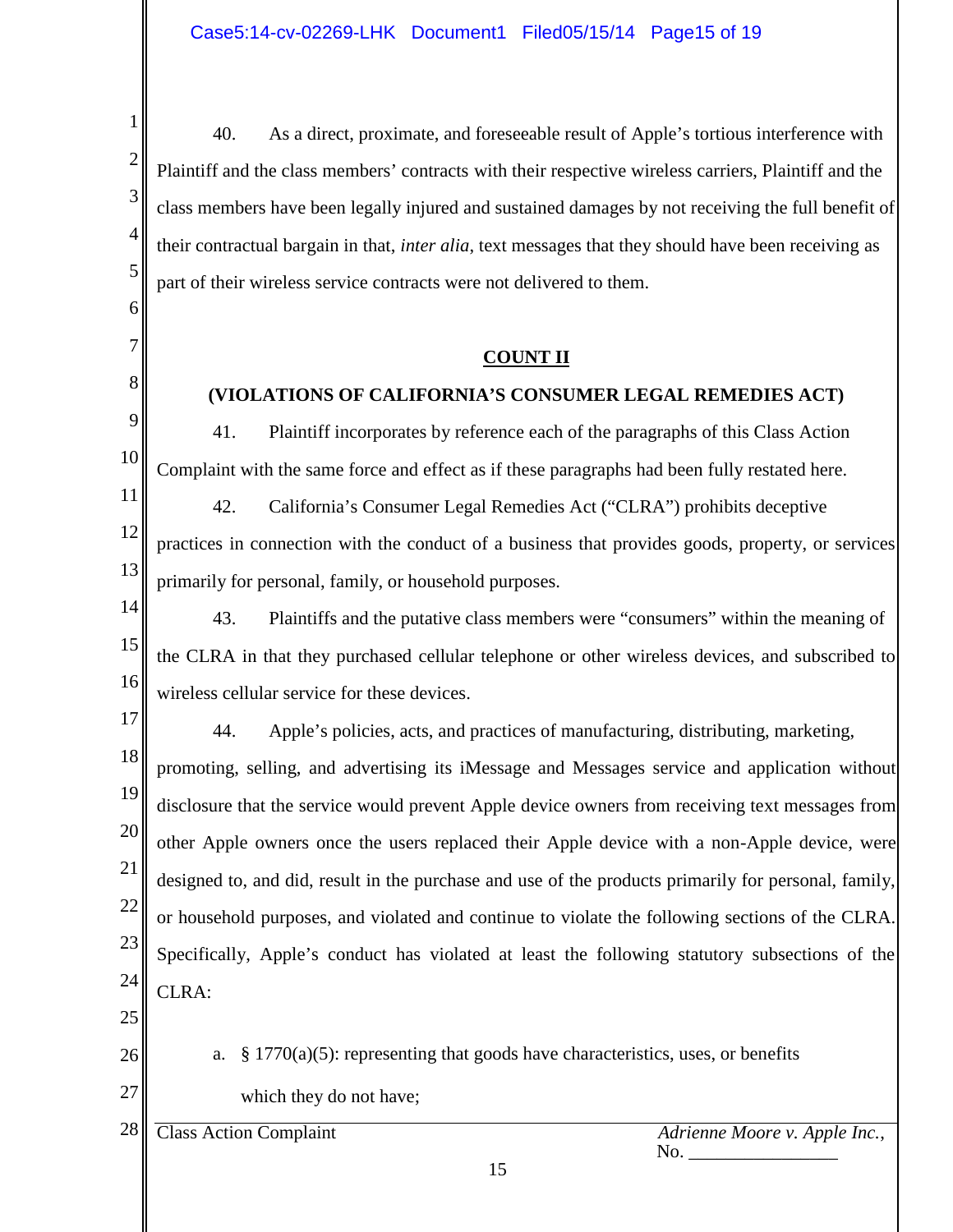- b.  $\S$  1770(a)(7): representing that goods are of a particular standard, quality, or grade if they are of another;
- c.  $\S 1770(a)(9)$ : advertising goods with intent not to sell them as advertised.

5 6 harm and are entitled to injunctive and equitable relief, as well as reasonable attorneys' fees and  $7\parallel$  costs of suit. At this time, Plaintiff does not seek monetary damages as part of her CLRA claim. 8 Following the filing of this Class Action Complaint, Plaintiff will mail Apple a CLRA demand 9 tetter in the manner required by statute. If Apple does not agree and perform the relief requested in 10 the demand letter within 30-days of its receipt, Plaintiff reserves the right to amend this Class 11 Action Complaint to also then assert a claim for relief for money damages under the CLRA. 45. As a result, Plaintiff and the putative class members have suffered irreparable

**COUNT III**

# **(VIOLATIONS OF CALIFORNIA'S UNFAIR COMPETITION LAW, Calif. Bus. And Prof. Code, § 17200 et. seq.)**

16 17 Action Complaint with the same force and effect as if those allegations had been fully restated 18 46. Plaintiff incorporateS by reference each of the paragraphs of this Class here.

19  $20 \parallel$  fraudulent business act or practice." (Cal. Bus. & Prof. Code § 17200). 47. California's Unfair Competition Law ("UCL") prohibits any "unlawful, unfair or

21  $22 \parallel$  Messages service and application in the manner described herein and without disclosing that the  $23$  iMessage and Messages service and application would prevent its users from receiving certain text  $24$  messages after they replaced their Apple devices with non-Apple devices is unlawful because it,  $25$  *inter alia*, violates the CLRA and tortuously interferes with Plaintiff's and the class members'  $26 \parallel$  contracts with their wireless service providers, as is alleged in this Class Action Complaint. 48. Apple's business practice of distributing, marketing, and its iMessage and

27

1

 $2 \parallel$ 

 $4 \parallel$ 

3

12

13

14

15

49. Apple's business practice of distributing, marketing, and its iMessage and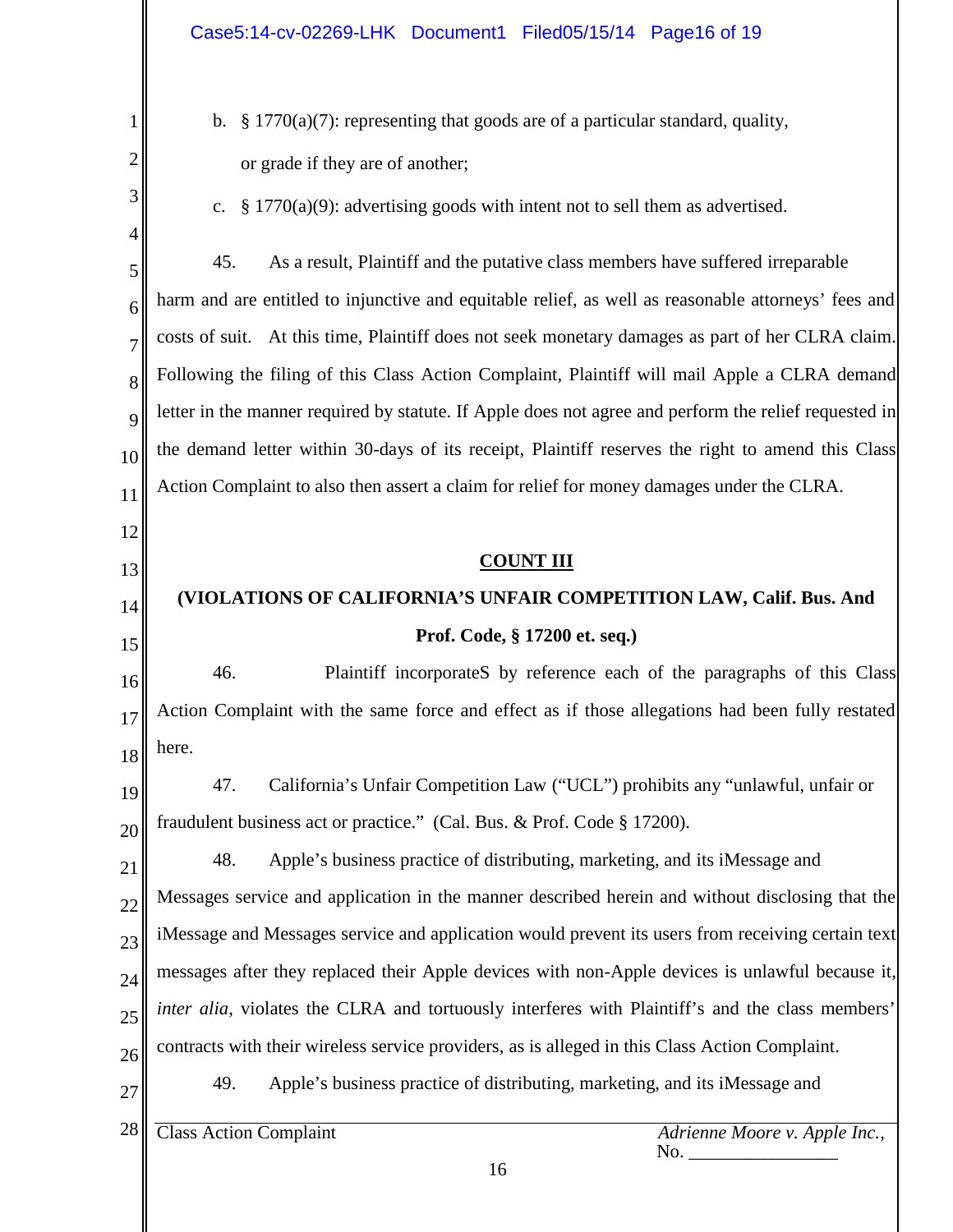#### Case5:14-cv-02269-LHK Document1 Filed05/15/14 Page17 of 19

<sup>1</sup> Messages service and application in the manner described herein is also an unfair business practice <sup>2</sup> because it, *inter alia*, threatens to harm competition in its incipiency. Class members and others <sup>3</sup> who become aware that switching their Apple iPhone or other wireless devices in favor of non-<sup>4</sup> Apple products will result in these persons not being able to receive text messages sent to them by <sup>5</sup> other Apple users are likely to be disincentivized from switching from Apple to an Apple <sup>6</sup> competitor. That much has been underscored now that the issue with Apple's iMessage and <sup>7</sup> Messages service and application has been made public in news articles, such as the Business <sup>8</sup> Insider publication attached hereto as Exhibit 1. As that publication reports "Apple is ounishing <sup>9</sup> you for ditching your iPhone by cutting you off from your friends, and they want to make it feel <sup>10</sup> like you need to be on an Apple device to talk to the people you care about." Exhibit 1 hereot at 1 11 (internal quotation marks omitted).

12 <sup>13</sup> and application at a time when Apple was violating the UCL because, *inter alia*, Plaintiff made a 14 15 unaware of the undisclosed adverse consequence of using Apple's iMessage and Messages service 16 and application, and then switching away from an Apple device. Plaintiff has also sustained legal  $\frac{17}{\text{min}}$  injury as a result of Apple's UCL violations in that she has been unable to receive the full benefit 18 of her contractual bargain with her wireless carrier as a result of Apple's actions that prevent <sup>19</sup> Plaintiff from receiving all her text messages, as she was entitled to receive under her wireless 20 service contract. 50. Plaintiff sustained legal injury in using Apple's iMessage and Messages service purchase she would not have made at all, or not on the terms that she did, as a result of being

21 22  $\|$  and all other remedies available under the UCL. Plaintiffs are also entitled to and do seek <sup>24</sup> declaratory and injunctive relief including, but not limited to, a Court Order forcing Apple to fix 25 26 from preventing Plaintiff and the class members from receiving text messages sent to them from <sup>27</sup> other Apple users while Plaintiff and the class members have a non-Apple device, and to require 51. In making their of Apple devices, Plaintiff and the class members conveyed money and other intangible benefits onto Apple and, hence, are entitled to, *inter alia*, restitution the iMessage and Messages service and application in such a manner that will stop the service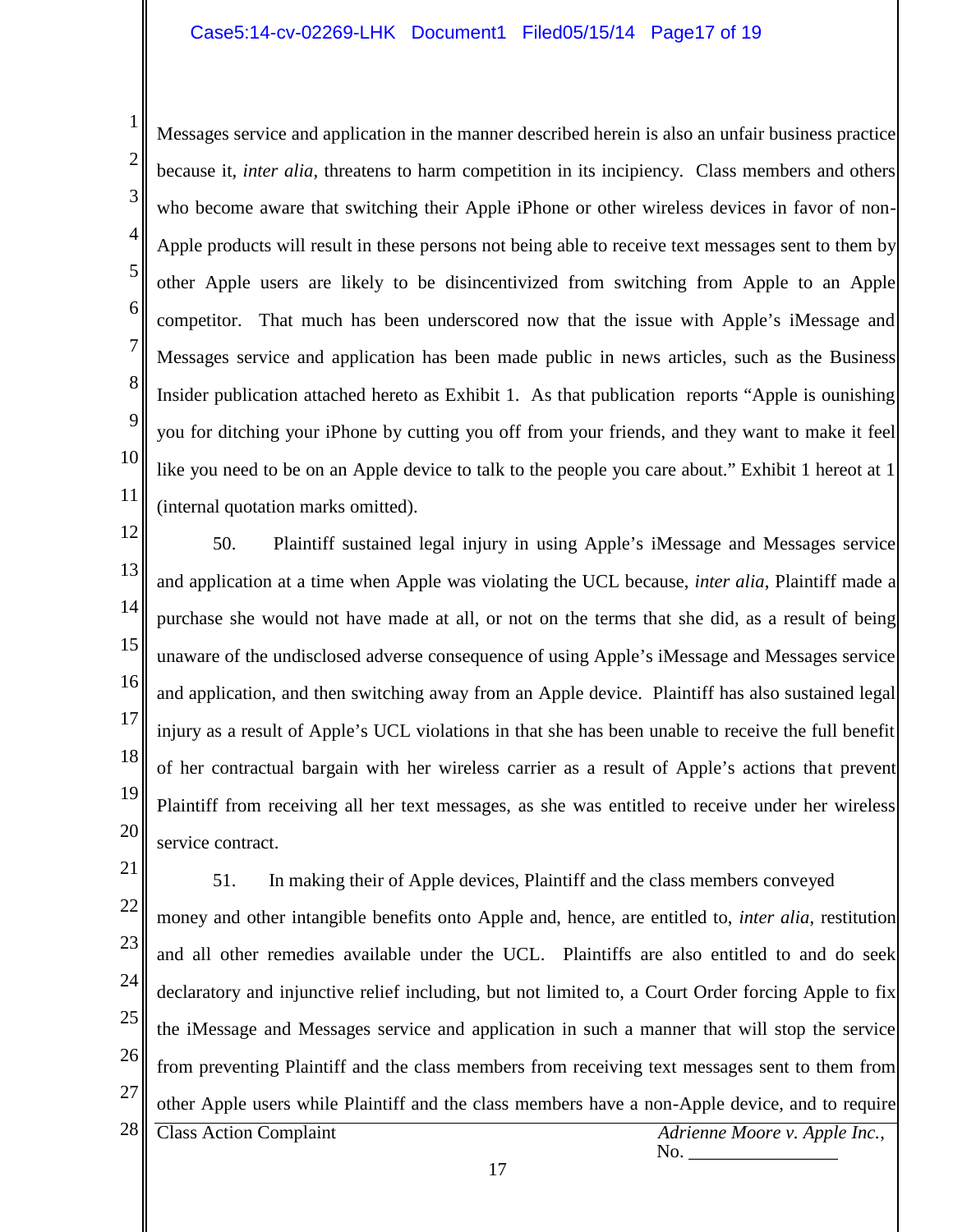<sup>1</sup> Apple to issue corrective advertising or other disclosure campaign to warn class members about <sup>2</sup> the adverse consequences of having used iMessage and Messages and subsequently switching to a <sup>3</sup> non-Apple device, and informing class members how to remedy the adverse consequences brought <sup>4</sup> about by iMessage and Message once the class members switch to a non-Apple device.

### **PRAYER FOR RELIEF**

8 Class, requests award and relief as follows: WHEREFORE, Plaintiff, on behalf of herself and on behalf of the other members of the

9 <sup>10</sup> class action, that Plaintiff be appointed Class Representative and Plaintiff's counsel be appointed  $11$  Class Counsel. A. An order certifying that this action is properly brought and may be maintained as a

12 <sup>13</sup> interference with Plaintiff's and the Class members' contracts with their wireless carriers (money 14 damages are not being currently sought as redress under the CLRA, but may be sought if and 15 when Apple fails to comply with Plaintiff's CLRA demand letter), with such damages to be 16 awarded to Class members from a common fund Ordered by the Court to be set up and funded by 17 Apple; B. Damages to compensate Plaintiff and the Class members for Apple's tortious

18

5

6

7

C. Restitution in such amount to be determined by the Court;

19 20 and application, such that these products do not continue to prevent Plaintiff and the Class 21 members from receiving all their text messages sent to them for other Apple devices, and requiring 22 Apple to deliver to Plaintiff and the Class members all previous text messages that were not 23|| delivered to them on their non-Apple devices as a result of the Apple iMessage and/or Messages 24 service and application; D. A mandatory injunction requiring Apple to fix its iMessage and Messages service

25 26 warns Class members and the public about the adverse consequences of using iMessage and E. An Order for injunctive relief requiring Apple to employ corrective disclosure that

27